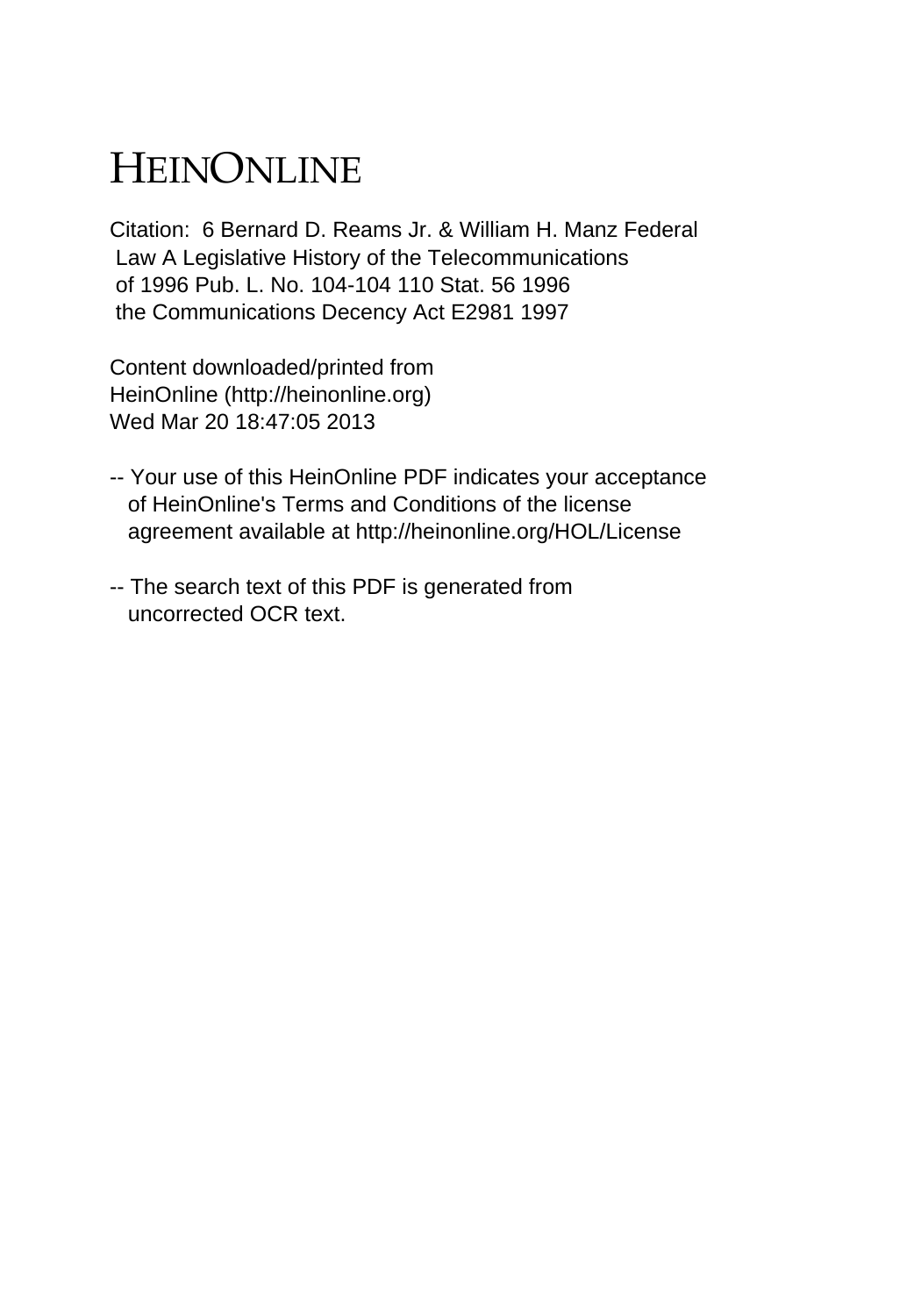### *November 20, 1993* **CONGRESSIONAL RECORD** - Extensions of Remarks

market **exclusivity. This** tigure is a fair and eq-

uditable resolution **of the** master. Mr. Speaker, the need **for** this bill points to systemic problems at the **FDA. I** will be paying close attention to the actions of this agency **as it** regulates these drugs and other products in-FDA must ensure the safety of the products. which are marketed to consumers in this country, but in so doing it must avoid unnecessary delays that **hurt** manufacturers of drugs **and** dietary supplements which rely on the

**FDA to** act speedily. **As** you may know in another piece of legislation that **I** have introduced **I** have taken **an** active interest in making sure that the **FDA aP** prove safe dietary supplements for use **and** that the claims that these products make be accurate. This is the proper role **of** this agen**cy.** The unfortunata sequence of events which led to my introducing this bill today suggest that the **FDA** may be in need **of** significant re-**form** so that manufacturers of drugs. dietary supplements or **the** variety **of** other products tral it regulates are **nor** penalized **by inaction** in the part **of** this agency. While I look Iorward to more systemic reform to ensure that !he **FDA** is more balanced and speedy in its some past actions taken by this agency by passing this legislation.

**IF-**THE **TELECOMMUNICATIONS AND FINANCIAL SERVICES** FAIR TRADE **ACT** OF **1993**

## **HON.** EDWARD **J.** ARKEY

**OF MASSACHUSETTS IN THE HOUSE OF REPRESENTATIVES** *Friduy.* Novemher **19. 1993**

**Mr.** MARKEY. Mr. Speaker. **I rise** to introduce the Telecommunications and Financial<br>Services Fair Trade Act of 1993. The purpose of this bill is to break down barriers to U.S. companies **selling** financial services and **tele**communications products and services world wide.

This is truly a historic moment in international history. The successful passage **of tie** North American Free-Trade Agreement, re first-ever summit meeting **of** the Asian Pacific Export Cooperation countries, and the on- **going GATT** negotiations, **should** provide all **of** us with renewed **hope** that we **can** achieve a truly **free** and open global trading system.

This bill is one **of** the next pivotal steps we must take to reshape our trade strategy in **the** wake **of** the cold war's end and in light of the tremendous change occurring in the global economy. No longer can the United States stand idly **by** and hope that other countries will pursue truly tree **and** open trade rules. We must send a strong message to these countries that free trade must be a two-way street. **not** a deadend **for** American products.

As chairman **of the** Subcommittee on Telecommunications and Finance, **I** have wit- nessed firsthand the blatant discrimination against **U.S.** and other foreign producers **of these** products **by** some **of** our **most** important trading partners. **My** fair trade legislation will send the European **and** Pacific rim countries a clear message that we will no longer tolerate discriminatory practices in these two indus-tries, both **of** which are critical to our future economic growth.

For example. Fidelity is prohibited from selling mutual funds in Japan **and** other Asian countries while Japanese and Korean firms are allowed into our markets under the same regulations as United States firms. This year, **for** the first time ever. AT&T was able to sell a switching device, one **0f** its most important

products. to Japan. Japan purchases just **5** percent of its tele-communications **goods** and services from for**eign** companies while the United States and the European Community **IEC** countries **buy** about **25** percent trom foreign firms. Last year the United States had **a \$75** billion overall merchandise trade deficit with Asia and a **\$50** billion deficit with Japan.

Many of the Western European countries<br>also lag behind the United States in open maralso **Lag** behind the United States in open mar. kets. The American trade surplus with the **Eu**ropean Community shrunk **to \$9** billion last year, a drop of nearly **50** percent from **the 1991** level.

British Telecomm has applied for a license to **offer** international telecormrmunications services to United States customers on a resale basis, however, no United States long dis- lance cartier is allowed to do the same in the United Kingdom market.

Given the increasingly globatized nature **of** these industries, open markets and free and lair trade are essential to their continued abil**nty** to lead the world in sophistication and inno-vation. These industries are the ones that **wil** drive our economy Into **the** next century and beyond. Title **I of** this bill would establish a **fair** and

transparent process whereby the Department **of** Treasury, in conjunction with the Securities and Exchange Commission **[SECI** would have the authority to apply a reciprocal national treatment standard to encourage the fair treatment of United States firms.<br>Despite intensified negotiating efforts by the

**Treasury, access to Japan's market has re-<br>mained strictly limited for most United States** mained strictly limited **for** most United States securities firms. **For** instance, while Japan has allowed United States mutual funds to be sold in **their** market. United States brokers are still prohibited from establishing and therefore sell-ing those funds in the \$400 billion Japanese market. Likewise, the Korean financial markets also remain closed to American **firms.**

This bill provides a series **of** reporting reguirements to identify countries that have failed to accord national treatment to United States securities firms, **for** example. bioker dealers and investment advisors. This bill also calls **for** the initiation of negotiations with any foreign countries identified in the report as having **failed** to accord national treatment in to remove such barriers; and regulatory sanctions imposed **by** the **SEC** against foreign securities if no agreement is reached to eliminate nate foreign barriers to national treatment **of** such firms.

Likewise, **the** United States telecommuni-cations **market** is most open and competitive in the world. Its future competitiveness is vital to our hopes **for** leading the technological revolution. **And** yet our country faces a trade deficit in telecommunications equipment **of \$496** million in **1992.**

Despite concerted efforts by Government and Industry to open the Japanese telecommunications **market,** United States equip- ment suppliers have been able to secure only **5** percent **of** the Japanese procurement marwhile Japanese companies such as,

**Fitursu.** Hitachi, and NEC continue to sell free**ly** in *our* market. Moreover. despite **a** bilateral reement designed to ensure that Nippon Telegraph and Telephone **INTIT. Japan's** major telecommunications provider. opens **Is** procurment procedures, American companies still supply only about **7** percent **of Its** equip- **ment**

Title II **of** this legislation **builds** upon existing teleconmmnications trade laws to provide the Federal Communications Commission **[FCCI the** authority to deny applications or **certii-**cation **for** equipment or services filed **by** persons or companies of a foreign country that has violated **a** teecomrmnicationts trade agreement with the United **States:** The United States currently has telecommunications agreements with Japan, Korea, *and* Canada and will have a new agreement with Mexico **if** and when the North American Free-Trade Agreement is implemented. A new multilateral teleconmmunicatior agreement **is** expected it the current round **of** negotiations wider **the** General Agreement on Tariffs and Trade is **successfully concluded.** successfully concluded.<br>This bill will also grant the FCC the authority

to deny a section **214** application it **the Com-** riission **finds** that **the** home **market** of the applicant does not provide comparable access to **A**<br>U.S. companies.

# OWCP: **A** PROGRAM **IN NEED** OF **"REINVENTION'"**

#### **HON. MIKE KREIDLER**

**OF WASHINOTOM tN** THE **HOUSE** OF REPRESENTATIVES

*Friday. Noverbrer* **19. 1993**

Mr. KREIDLER. Mr. Speaker, **Before** the **end of** this session we will consider a series **of** measures to reinvent government, many **of** which result from serious work undertaken **by** Members **of** the freshman class. These **mem**bars and Vice President Gore are to **be com-**

The ideas being advanced this year, for the most part, are creative **and** usefu **and** will help us produce a more efficient **and** effective govemment.

**It** is also true. however, that we have had limited opportunities since the pinlication **of** the recommendations by Vice President GORE's **"National** Performance Review" to consider other ideas.

So **I** want to say to **my** constituents, and to **fellow** Members **of** the **freshman** class. **that** with the end of this session, Indeed, some of<br>the deepest structural problems with Government remain unaddressed. **and** will require our

attention next year--and beyond. I want to mention one such problem which ttustrates, **I** believe, the job facing us in **the** tu**ture.**

From virtualy my first day in office, **I** have received an extraordinarily large number of complaints from my constituents regarding **the** Department **of** Labor's Office *of* Workers **Com**pensation Programs.

**I** thought at first there was a problem specific to the Department's Seattle office. But as **I** have raised **my** concerns with other Mem**bers** of the freshman class, I've come to the conclusleoi **that** the problems are structural. and national in scope.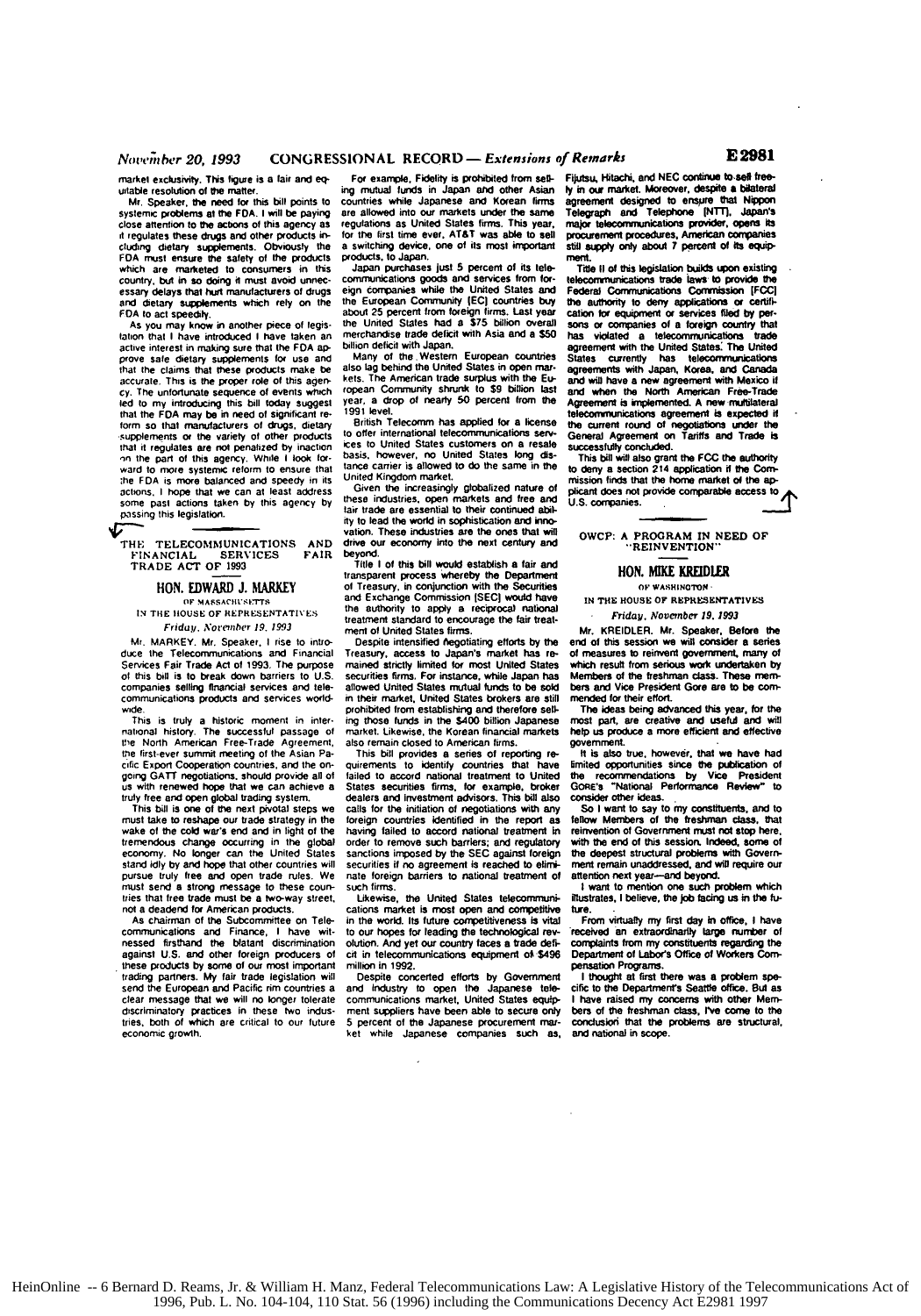HeinOnline -- 6 Bernard D. Reams, Jr. & William H. Manz, Federal Telecommunications Law: A Legislative History of the Telecommunications Act of 1996, Pub. L. No. 104-104, 110 Stat. 56 (1996) including the Communications Decency Act [lxxxiii] 1997

 $\sim 10^6$ 

 $\sim$   $\sim$ 

 $\sim$   $\sim$ 

 $\hat{\boldsymbol{\beta}}$ 

 $\sim$ 

 $\ddot{\phantom{a}}$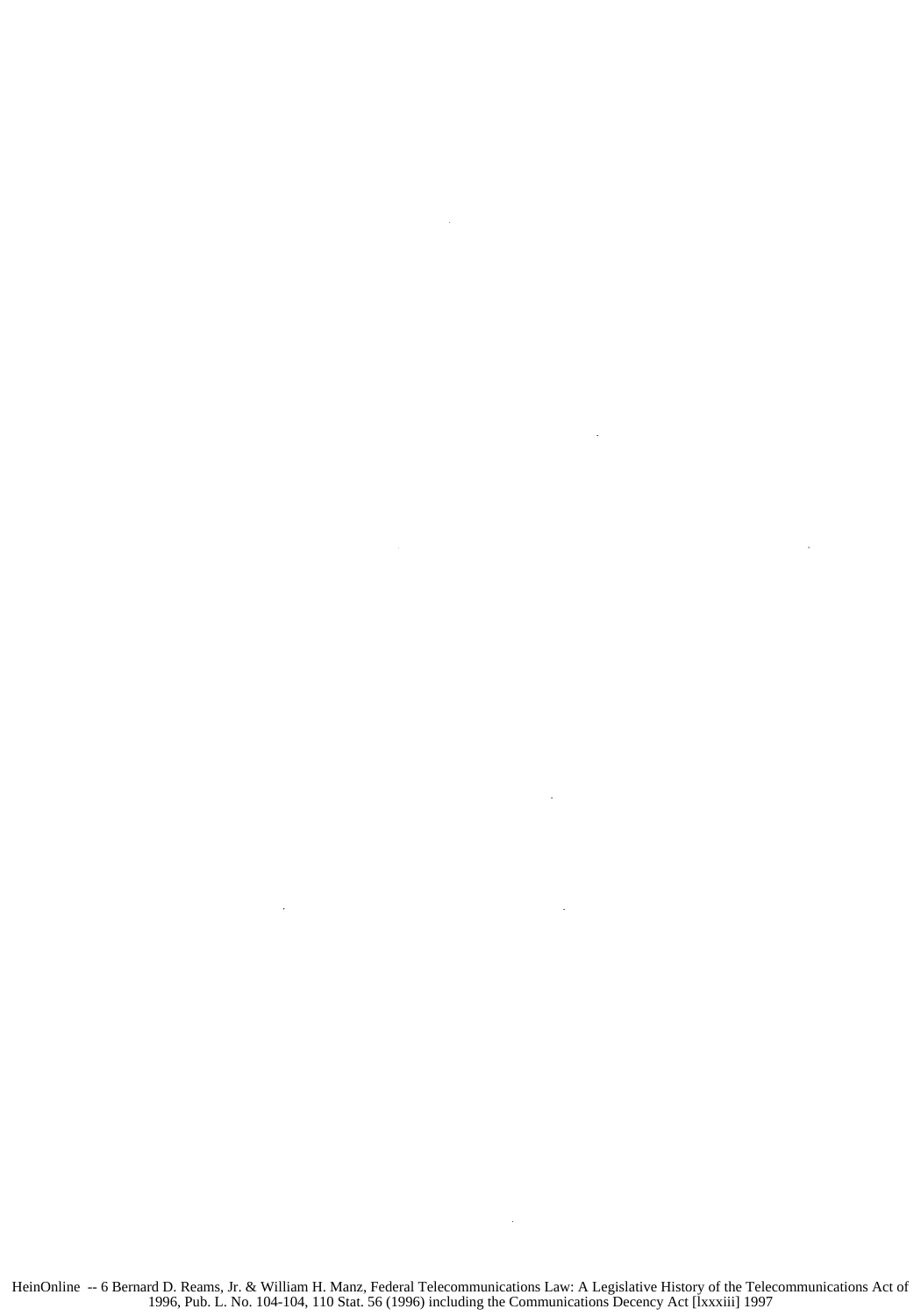Document No. 143